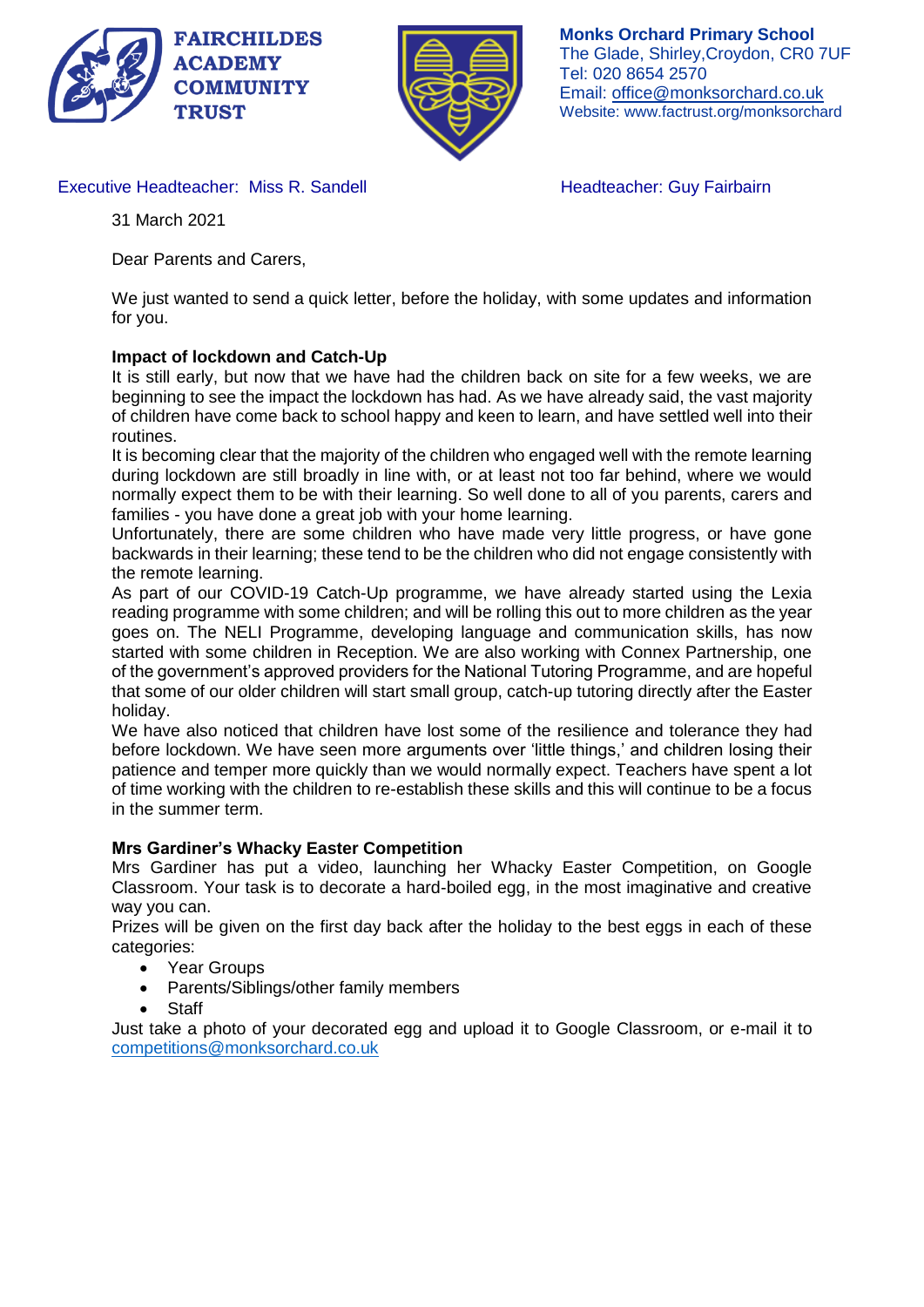## **Goodbye and Welcome back**

As is sometimes the case, the end of term can mean we have to say goodbye to members staff. This term we are saying goodbye to Mrs Burcombe. Mrs Burcombe has worked with us since 2016 as our music teacher, and most recently as one of our Year 4 teachers. She has been a great asset for the school. As well as teaching music to all of our children she has organised many concerts and events, managed the after school clubs and organised all of our peripatetic instrumental tuition (don't worry the instrumental tuition will carry on…). She will be greatly missed by everybody at Monks Orchard and we wish her all the best for the future. We welcome Miss Georgiou back from her maternity leave, after the Easter holiday. Miss Georgiou will be taking over Rosen Class, from Mrs Burcombe, and I know she is very excited to be coming back to work.

#### **What we have been reading**

In the **Nursery** we have been reading Dear Zoo by Rod Campbell and completing lots of activities about zoos and animals in class. We even built a pretend Zoo for our animals!





In **Reception** we have been reading books about eggs. We have found out about all the different creatures which hatch from an egg and how they grow. Then we read some stories about eggs. Our favourite was The Dinosaur's Egg because it hatches and out comes the fiercest dinosaur of them all, Tyrannosaurus Rex!

**Year 1** have been reading 'The Pirates Next Door' by Jonny Duddle. We have read the book lots of times, noticing the rhyming words and the rhythm of the story. We used the story to help us write a diary entry from the main character (Matilda) focusing on the conjunctions and, because and but.





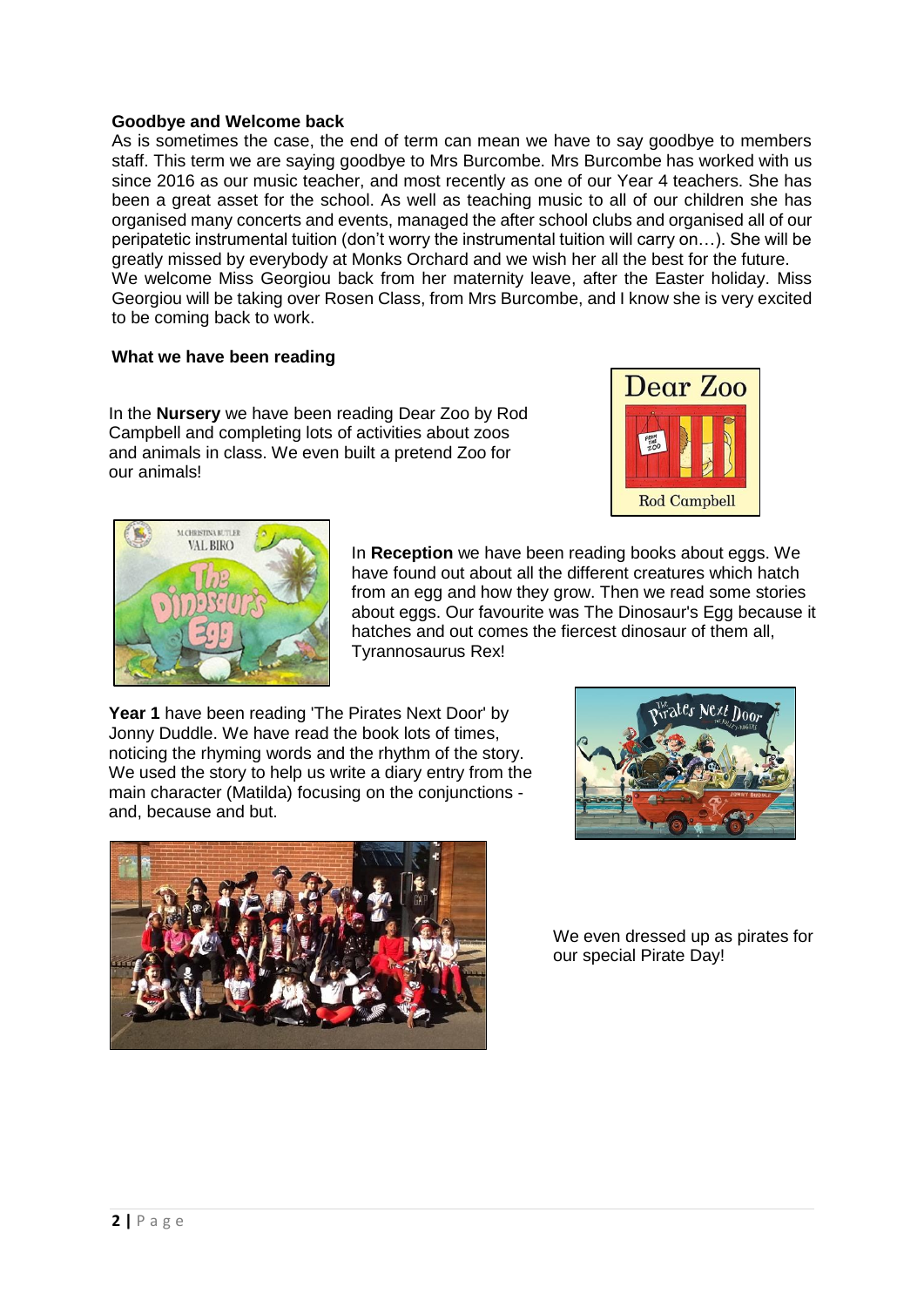

**Year 2** have been reading 'Once Upon a Wild Wood' by Chris Riddell. We have written two extended pieces of writing based on the book. We have written a letter from one character to another and our own story, based on the book. We've had fun identifying the characters from other traditional tales that the main character meets along the way.

**Year 3** have been reading 'Odd and The Frost Giants,' by Neil Gaiman. We are really enjoying this Viking adventure story. It is about how Odd, a 12 year-old boy, tries to beat the Frost Giants and save Asgard, the city of the gods. The Frost Giants are our favourite characters. We have written a diary entry based on the story, and our own descriptions of some the characters.





This half term in **Year 4** we have enjoyed reading the Firework-Maker's Daughter, following Lila in her quest to find the Royal Sulphur to make fireworks, and the story of Varjak Paw, a Mesopotamian Blue cat who discovers "Jalal's Way" as he goes in search of a dog to save his family. The children created their own play scripts featuring Varjak and now they are eager to discover how the story ends!

**Year 5** have thoroughly enjoyed reading Jeremy Strong's Romans on the Rampage, linked to our topic. It is hilariously funny and is a great 'read out loud' book. We particularly enjoyed making links with each characters' name and their personality traits. For example, one character is called Hysteria... well you can guess why!

We have several 'Becoming,' Michelle Obama biographies – and many of us in Year 5 are reading her biography during our 'reading for pleasure' sessions. Next on our list is to try 'The Boy who made Everyone Laugh' by Helen Rutter.





In **Year 6** we have been reading *Letters from the Lighthouse.* Letters from the Lighthouse is an historical mystery set during World War II. When Olive's sister, Sukie, goes missing during an air raid, Olive is determined to find out what happened. Then, she finds a strange coded note: a note that changes everything and seems to link Sukie to Devon - the place where Olive has just been evacuated to.